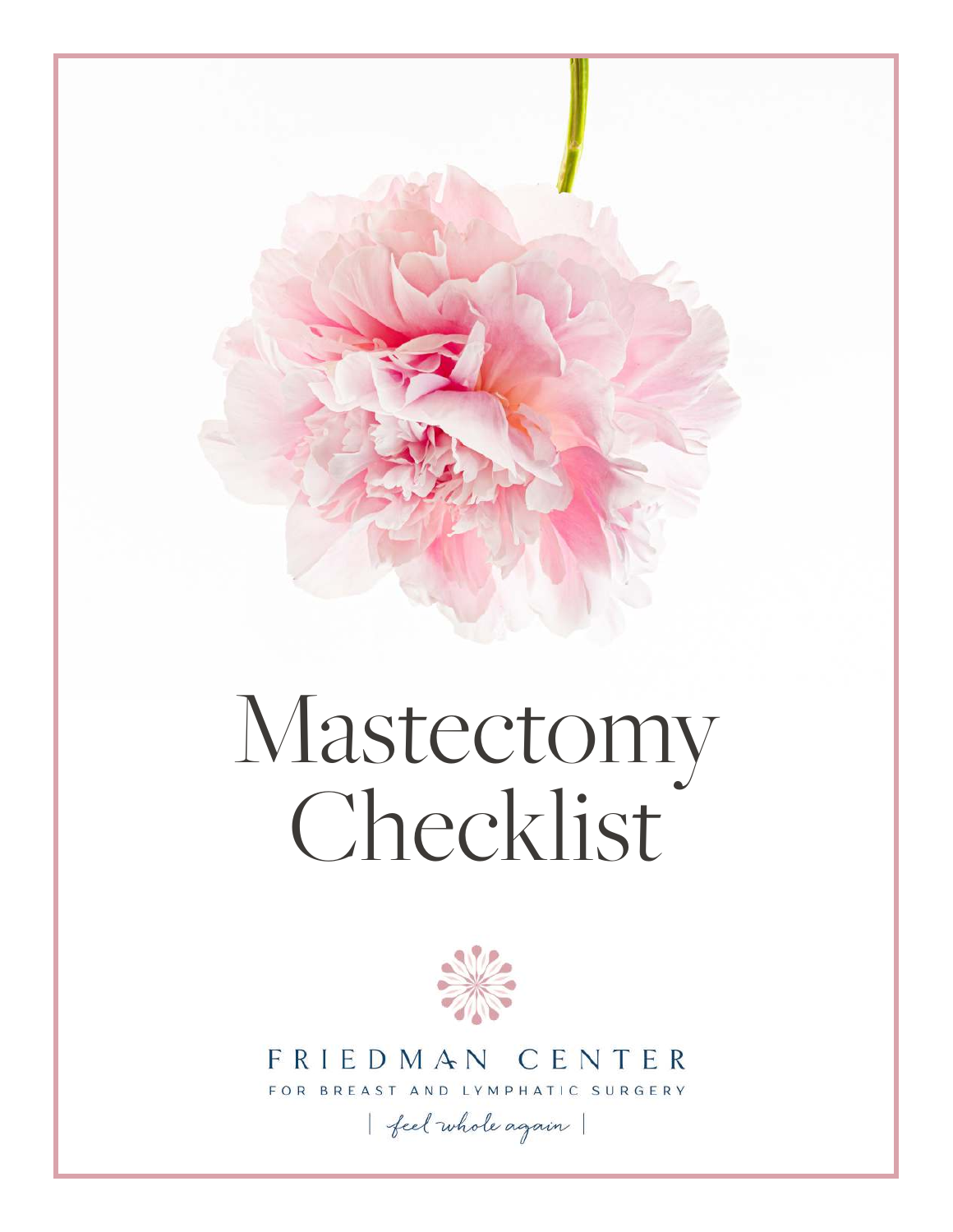# Mastectomy and Reconstruction Checklist



## *Hospital Essentials*

Hospitals are notorious for being noisy and disruptive. That said, it's important to rest and get as much sleep as you can, as this will help your body heal.

Use soft music, earplugs, or a sound machine to tune out noise and create a peaceful environment. Having a private room post-surgery can also make a big difference. Some hospitals offer this as standard practice for breast cancer patients. Check with your health care team and your insurance company to see what kind of coverage they offer

- ! **Plastic sippy cup/spill-free sports bottle** one with a straw is even better
- □ **Hand sanitizer**—keep a travel-size bottle nearby
- ! **Throat lozenges or hard candy**—your throat is usually sore after surgery
- ! **Lip balm and hand lotion**—your mouth can get dry and chapped from anesthesia, and hospitals are also generally dry
- ! **Face wipes and feminine or baby wipes** your showers will be limited right after surgery
- ! **Hair bands and dry shampoo**—if desired
- □ Headphones and music-to drown out hospital background noise
- ! **A good book or reading material**—whatever relaxes you
- □ **Phone and charging cord**—get an extra-long cable so you can use the phone in bed
- □ **Sleep mask**—to block out bright hospital lighting; can also be used at home if you're sleeping in a common room
- ! **Small notebook**—to jot down medical notes and instructions
- □ **Button down shirt**—to wear home from the hospital; your arm mobility will be limited at first
- ! **Pajama, yoga, or lounge pants**—something comfortable to wear home from the hospital
- □ Slip-on shoes-wear them to the hospital; they can double as slippers
- ! **Sized-up underwear**—buy one size larger than usual to avoid your scar and give you some extra room for possible swelling (if having DIEP Flap Reconstruction)
- □ **Small pillows for the ride home**—prop and support yourself to be as comfortable as possible
- ! **Insurance card, medication list, and physician contact information**
- □ Something from home that makes you feel **normal**—face moisturizer, lipstick, earrings…whatever works for you!
- □ **Electric toothbrush**—if you have one, it's easier to use after surgery than a manual toothbrush
- □ **Back scratcher**—it will be difficult to move your arms if you get an itch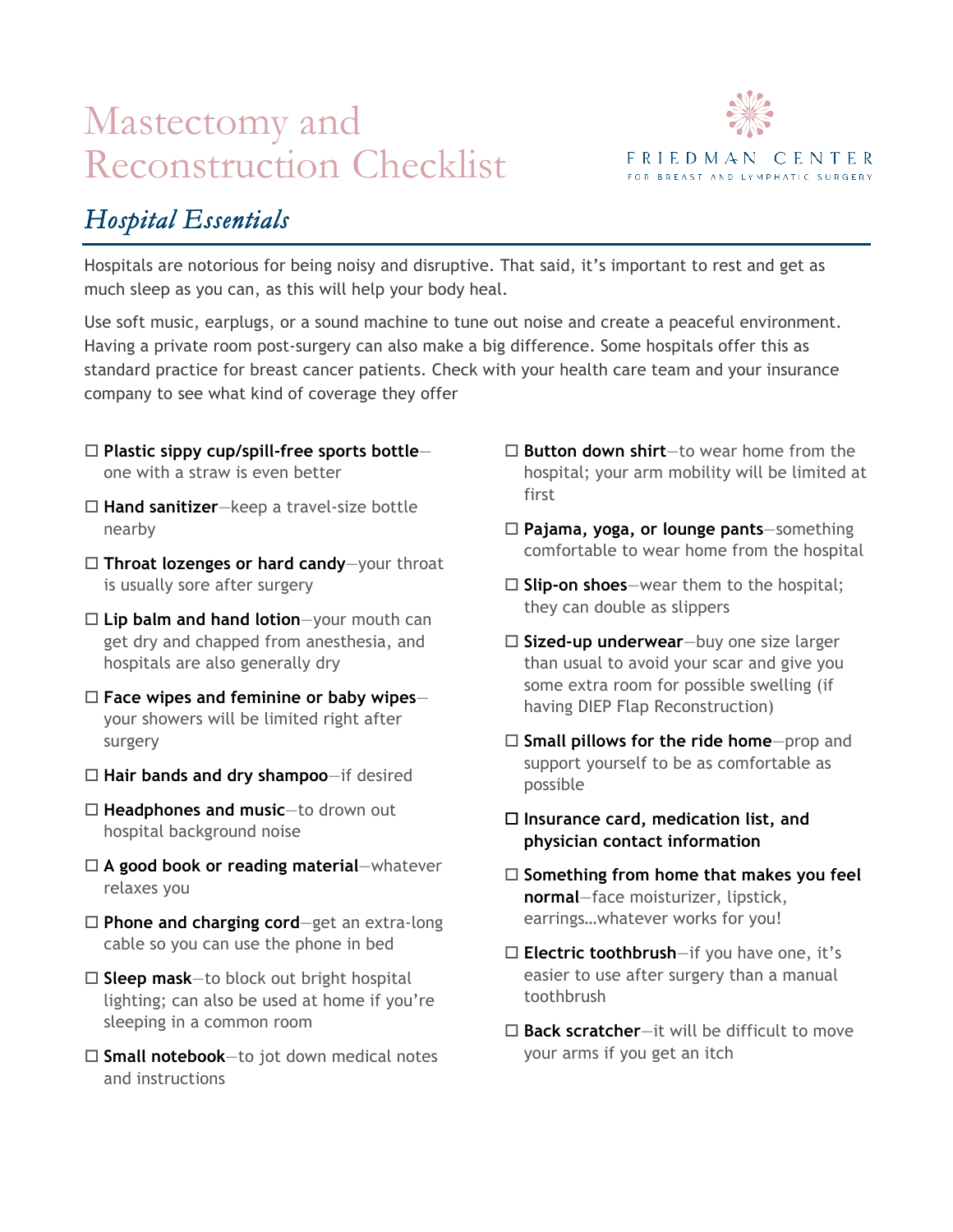### *Home Essentials*

#### ! **Everything on the hospital essentials list!**

- □ **Reclining chair**—not required, but helpful for staying comfortable during the day and initially at night, since it can be difficult to lie completely flat for a while; place a small table next to the chair to keep essentials nearby
- ! **Extra pillows**—whenever you transition to sleeping in your bed, use extra pillows in all different sizes to prop yourself up; a small stepstool may help you get in and out of bed; insurance may cover a hospital bed rental
- □ **Medication list**—keep this handy so your caretaker can administer and track your medication
- □ Groceries—have comfort foods that appeal to you available; eat saltines or something with ginger with pain meds to prevent nausea or dizziness
- ! **Stool softener**—anesthesia can cause constipation; take with plenty of water
- □ **Pain relievers**—over the counter products like Tylenol, Advil/Motrin, or even baby aspirin; ask what your doctor recommends
- ! **Antibacterial soap/antimicrobial cleanser** Dial soap, Hibiclens skin cleanser, etc.
- □ **Antibiotic ointment for wounds**—something like bacitracin or Neosporin; ask what your doctor recommends
- ! **Alcohol prep pads, sterile gauze, and 3M paper tape**—for drain and wound care; the hospital may provide some of these materials
- ! **Powder-free surgical gloves**—for drain and wound care; pick up a box at any local pharmacy; do not use if you have a latex allergy
- ! **Large safety pins**—to attach drains
- ! **Detachable shower head**—makes post-op showers significantly easier
- ! **Post-surgical bra**—if you have implant reconstruction, you usually leave the hospital in a special post-surgical bra; you can use this bra for a few weeks or even months
- □ **Sleep or sports bra**—if you have flap reconstruction, your doctor may not advise wearing a bra or restrictive clothing for a few weeks; once you can wear a bra, a soft and lightweight sleep or sports bra; front-hook closures are ideal so you don't have to pull it over your head; you can order the bra in multiple sizes to have options as bandages come off and swelling goes down; camisoles with built-in shelf bras also offer light support
- □ **Button down shirts**—buy them oversized for comfort, as you will have some swelling at first; it will be difficult to pull a shirt over your head for the first few weeks.
- ! **Pajama, yoga, or lounge pants**—something comfortable with plenty of room, especially if you are having flap reconstruction